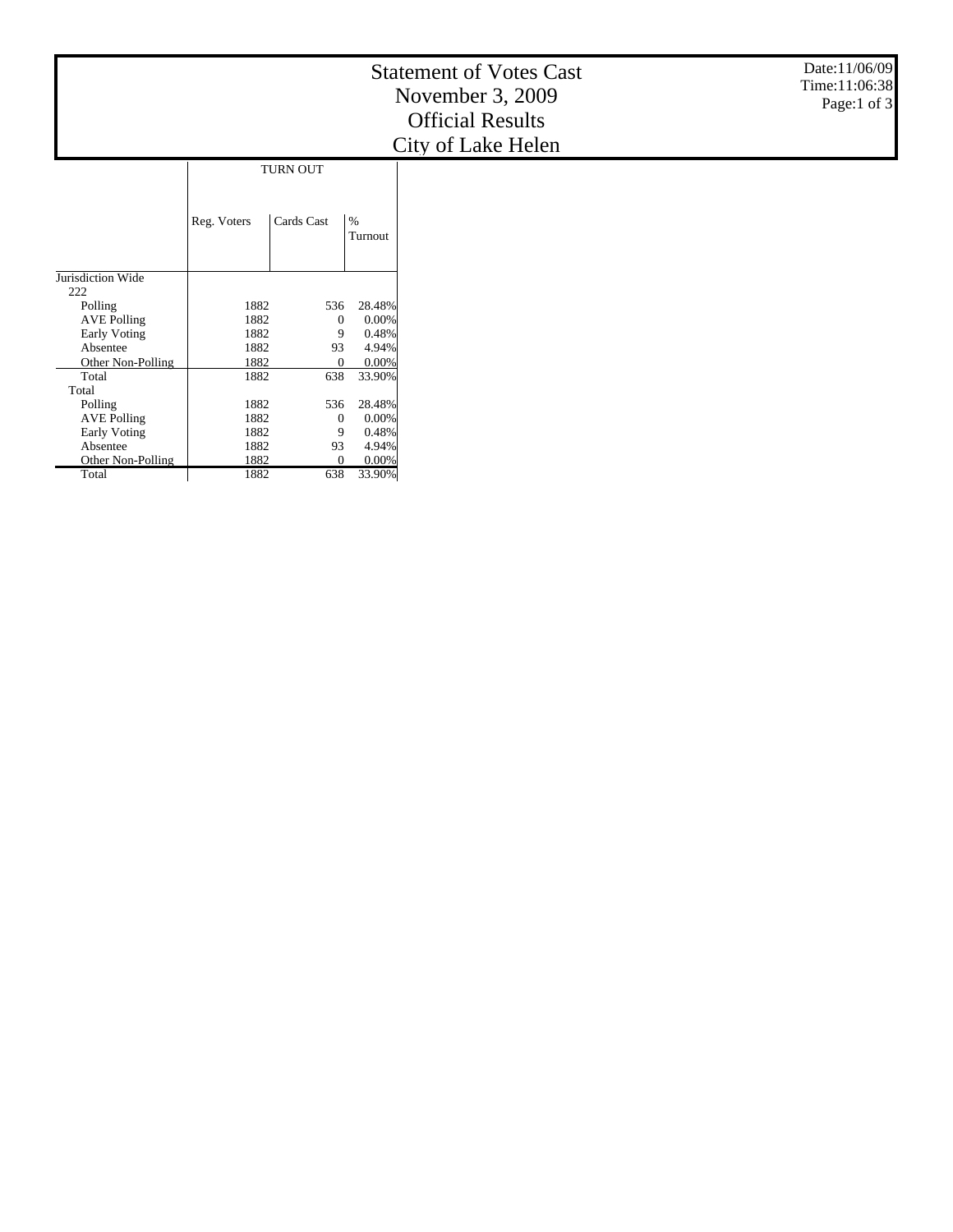## Statement of Votes Cast November 3, 2009 Official Results City of Lake Helen

Date:11/06/09 Time:11:06:38 Page:2 of 3

|                          |                   |                  |                    | Chev of Lake Height            |                        |                                       |              |            |            |             |        |
|--------------------------|-------------------|------------------|--------------------|--------------------------------|------------------------|---------------------------------------|--------------|------------|------------|-------------|--------|
|                          | Lake Helen Zone 1 |                  |                    |                                |                        |                                       |              |            |            |             |        |
|                          | Reg. Voters       | Times<br>Counted | <b>Total Votes</b> | Times<br><b>Blank</b><br>Voted | Times<br>Over<br>Voted | Number<br><b>Of</b><br>Under<br>Votes |              | Lewis Long |            | Ann Robbins |        |
| Jurisdiction Wide<br>222 |                   |                  |                    |                                |                        |                                       |              |            |            |             |        |
| Polling                  | 1882              | 536              | 536                | $\mathbf{0}$                   |                        | $\overline{0}$                        | $\mathbf{0}$ |            | 254 47.39% | 282         | 52.61% |
| <b>AVE Polling</b>       | 1882              | $\Omega$         |                    | $\Omega$                       |                        | $\mathbf{0}$                          | $\theta$     |            |            | $\Omega$    |        |
| <b>Early Voting</b>      | 1882              | 9                | 9                  |                                |                        | $\mathbf{0}$                          | $\Omega$     | 5          | 55.56%     | 4           | 44.44% |
| Absentee                 | 1882              | 93               | 93                 |                                |                        | $\mathbf{0}$                          |              | 43         | 46.24%     | 50          | 53.76% |
| Other Non-Polling        | 1882              | $\Omega$         |                    |                                |                        | 0                                     | 0            | $\Omega$   |            | 0           |        |
| Total                    | 1882              | 638              | 638                | $\mathbf{0}$                   |                        | $\Omega$                              | $\theta$     | 302        | 47.34%     | 336         | 52.66% |
| Total                    |                   |                  |                    |                                |                        |                                       |              |            |            |             |        |
| Polling                  | 1882              | 536              | 536                | $\mathbf{0}$                   |                        | $\overline{0}$                        | $\mathbf{0}$ |            | 254 47.39% | 282         | 52.61% |
| <b>AVE Polling</b>       | 1882              | $\Omega$         |                    | $\Omega$                       |                        | $\mathbf{0}$                          | $\theta$     |            |            | 0           |        |
| <b>Early Voting</b>      | 1882              | 9                | 9                  |                                |                        | $\mathbf{0}$                          | $\Omega$     | 5          | 55.56%     | 4           | 44.44% |
| Absentee                 | 1882              | 93               | 93                 |                                |                        | $\mathbf{0}$                          |              | 43         | 46.24%     | 50          | 53.76% |
| Other Non-Polling        | 1882              | $\theta$         |                    |                                |                        | 0                                     | 0            | $\Omega$   |            | 0           |        |
| Total                    | 1882              | 638              | 638                | 0                              |                        | $\mathbf{0}$                          | $\theta$     | 302        | 47.34%     | 336         | 52.66% |